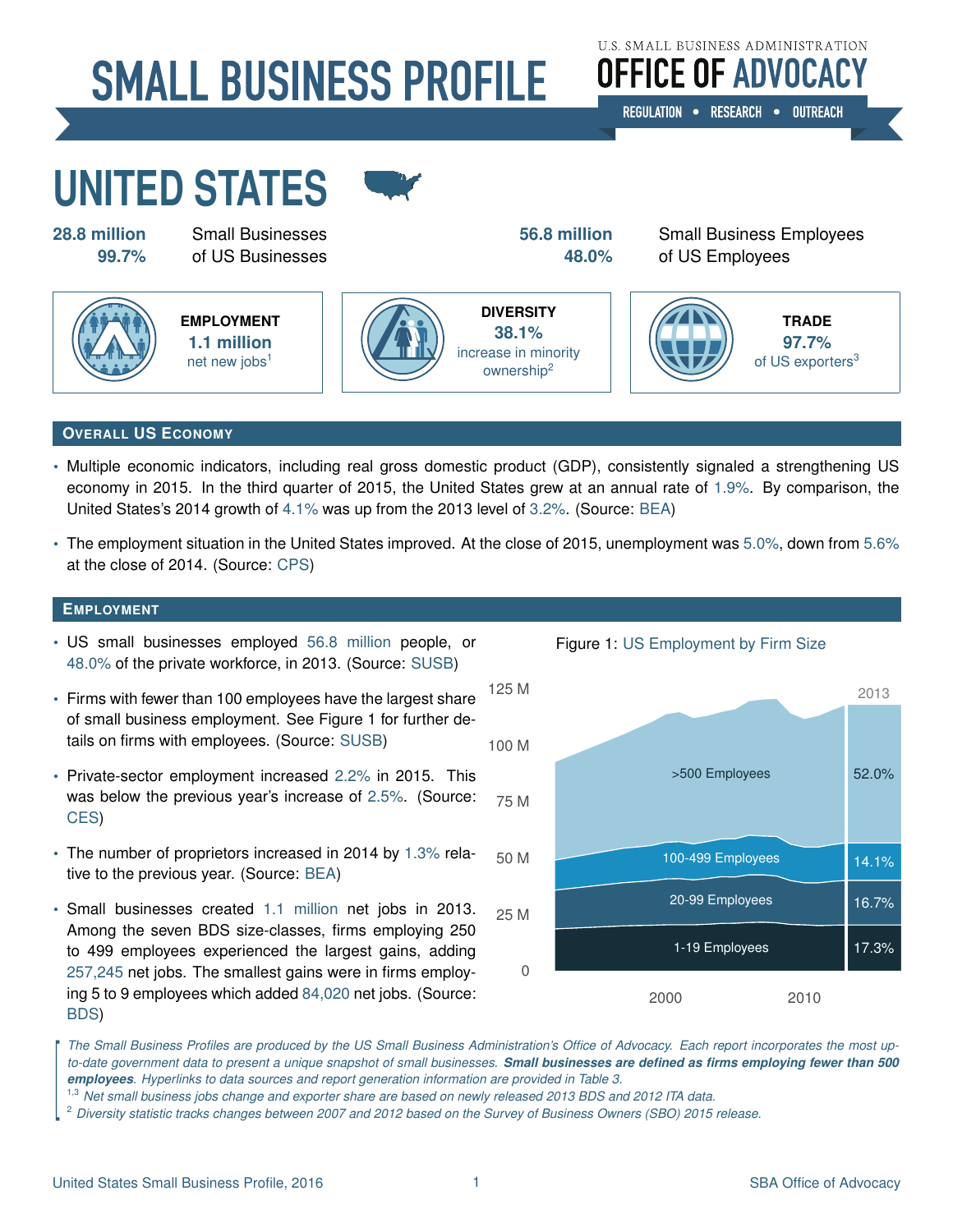#### **INCOME AND FINANCE**

- The number of banks reported in the Call Reports between June 2014 and June 2015 declined. (Source: [FDIC\)](#page-3-9)
- In 2014, [5.2 million](#page-3-10) loans under \$100,000 (and valued at [\\$73.6 billion\)](#page-3-0) were issued by US lending institutions reporting under the Community Reinvestment Act. (Source: [FFIEC\)](#page-3-10)
- The median income<sup>4</sup> for individuals who were self-employed at their own incorporated businesses was [\\$49,204](#page-3-11) in 2014. For individuals self-employed at their own unincorporated firms, this figure was [\\$22,209.](#page-3-11) (Source: [ACS\)](#page-3-11)

 $\overline{\phantom{a}}$ <sup>4</sup> *Median income represents earnings from all sources. Unincorporated self-employment income includes unpaid family workers, a very small percent of the unincorporated self-employed.*



- Figure 2 displays the change in overall firm ownership for each demographic group from 2007 to 2012 based on the Survey of Business Owners [\(SBO\)](#page-3-1) for the United States, released in December 2015.
- Figure 3 displays the percent of each demographic group identified as self-employed according to the 2014 American Community Survey [\(ACS\)](#page-3-11) 5-year estimates.

#### **BUSINESS TURNOVER**

 $\overline{\phantom{a}}$ 

- In the second quarter of 2014, [220,000](#page-3-0) establishments started up<sup>5</sup> in the United States and [205,000](#page-3-0) exited.<sup>6</sup> Startups generated [805,000](#page-3-0) new jobs while exits caused [717,000](#page-3-0) job losses. (Source: [BDM\)](#page-3-12)
- Figure 4 displays startup and exit rates from 2005 to 2015. Each series is smoothed across multiple quarters to highlight long-run trends. (Source: [BDM\)](#page-3-12)

<sup>5</sup> *STARTUPS are counted when business establishments hire at least one employee for the first time. The BLS terms these* **births***, as distinct from the BLS* **openings** *category which includes seasonal re-openings.* <sup>6</sup> *EXITS occur when establishments go from having at least one employee to having none, and then remain closed for at least a year. The BLS terms these events* **deaths***, as distinct from the* **closings** *category which includes seasonal shutterings.*

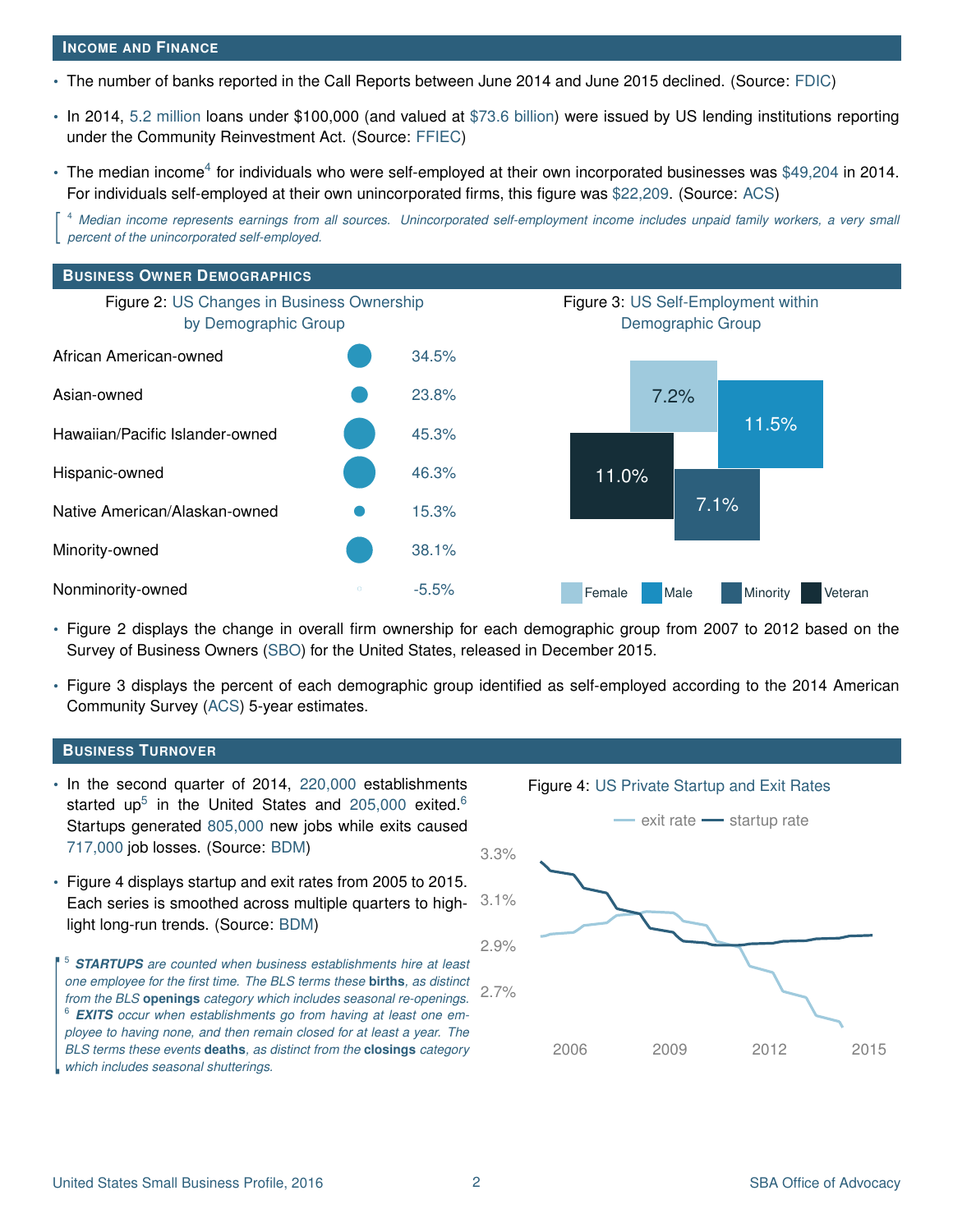#### **INTERNATIONAL TRADE**

• A total of [304,223](#page-3-2) companies exported goods from the United States in 2013. Among these, [297,343,](#page-3-2) or [97.7%,](#page-3-2) were small firms; they generated [33.6%](#page-3-2) of the United States's total known export value. (Source: [ITA\)](#page-3-2)

Table 1: US Small Firms by Industry, 2013

### **SMALL BUSINESSES BY INDUSTRY**

| (sorted by small employer firms)                 |           |           |             |                    |  |
|--------------------------------------------------|-----------|-----------|-------------|--------------------|--|
|                                                  | $1 - 499$ | $1 - 19$  | Nonemployer | <b>Total Small</b> |  |
| Industry                                         | Employees | Employees | Firms       | Firms              |  |
|                                                  |           |           |             |                    |  |
| Professional, Scientific, and Technical Services | 778,090   | 731,341   | 3,235,906   | 4,013,996          |  |
| Other Services (except Public Administration)    | 670,468   | 626,850   | 3,583,742   | 4,254,210          |  |
| Retail Trade                                     | 649,764   | 595,280   | 1,906,597   | 2,556,361          |  |
| Construction                                     | 645,479   | 598,039   | 2,368,442   | 3,013,921          |  |
| <b>Health Care and Social Assistance</b>         | 642,586   | 561,706   | 1,959,723   | 2,602,309          |  |
| <b>Accommodation and Food Services</b>           | 502,076   | 397,330   | 346,280     | 848,356            |  |
| Administrative, Support, and Waste Management    | 325,474   | 289,799   | 2,032,516   | 2,357,990          |  |
| Wholesale Trade                                  | 309,568   | 267,370   | 406,469     | 716,037            |  |
| Real Estate and Rental and Leasing               | 275,298   | 262,850   | 2,448,282   | 2,723,580          |  |
| Manufacturing                                    | 248,155   | 188,964   | 343,025     | 591,180            |  |
| <b>Finance and Insurance</b>                     | 233,184   | 216,130   | 706,394     | 939,578            |  |
| <b>Transportation and Warehousing</b>            | 167,496   | 149,262   | 1,102,255   | 1,269,751          |  |
| Arts, Entertainment, and Recreation              | 116,159   | 100,867   | 1,256,694   | 1,372,853          |  |
| <b>Educational Services</b>                      | 85,151    | 67,144    | 616,952     | 702,103            |  |
| Information                                      | 70,792    | 61,051    | 326,526     | 397,318            |  |
| Mining, Quarrying, and Oil and Gas Extraction    | 21,594    | 18,222    | 106,610     | 128,204            |  |
| Agriculture, Forestry, Fishing and Hunting       | 21,323    | 19,997    | 239,863     | 261,186            |  |
| <b>Utilities</b>                                 | 5,715     | 4,511     | 19,344      | 25,059             |  |
| Total                                            | 5,768,372 | 5,156,713 | 23,005,620  | 28,773,992         |  |

Fotals for Tables T and 2 differ from SUSB's nationwide tailles due to firms with establishing industry classifications not reported by NES. (Source: NES and SUSB)<br>Indicates samples deemed too small to represent the popula *Totals for Tables 1 and 2 differ from SUSB's nationwide tallies due to firms with establishments in more than one industry and the omission of industry classifications not reported by NES. (Source: NES and SUSB)*